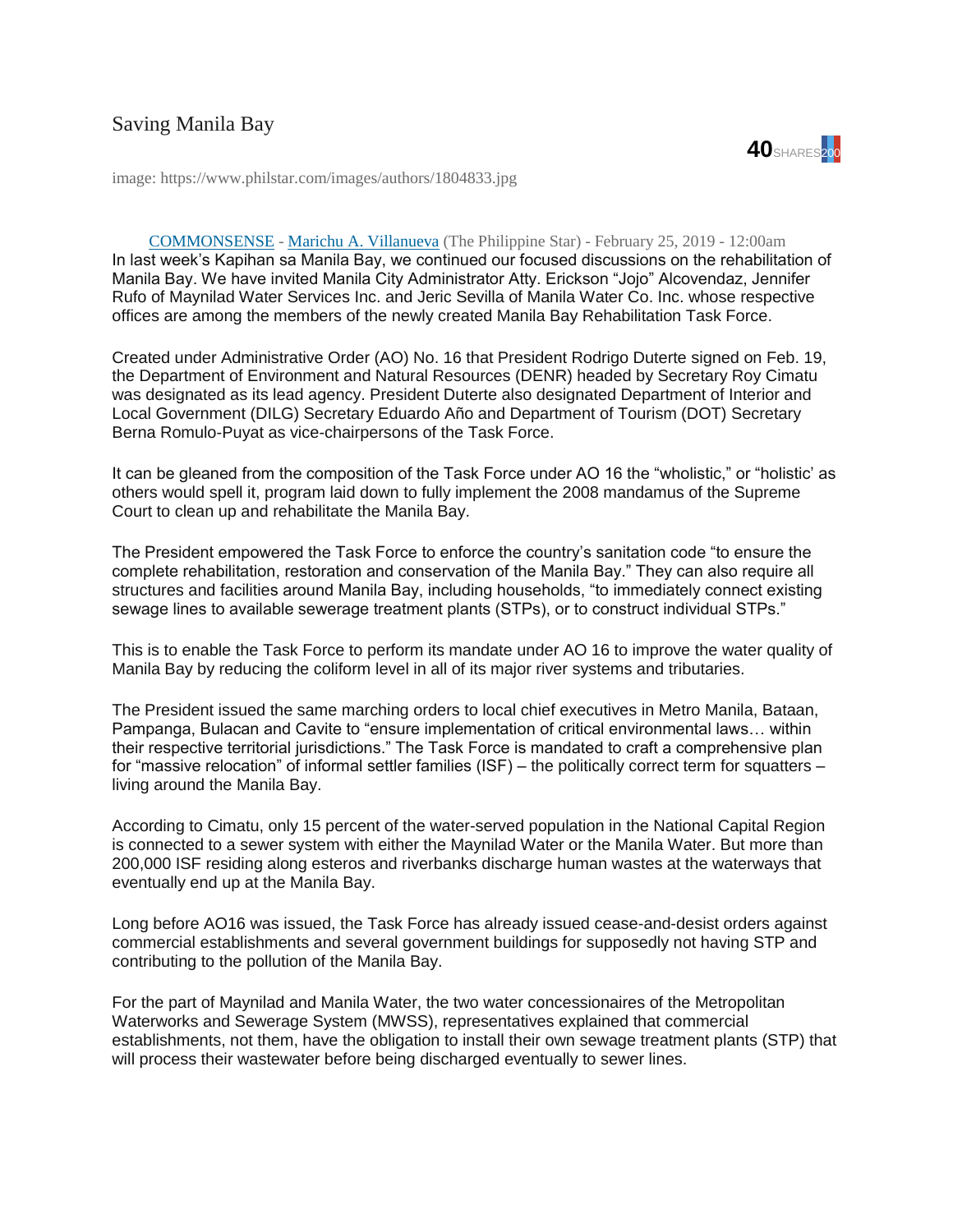During our Kapihan sa Manila Bay, Rufo explained that both Maynilad and Manila Water cannot accept the wastewater of the commercial establishments because the concessionaires' mandate is for domestic waste only. "But we can accommodate them and they inter-connect with our waste water treatment facility for as long as they have their pre-treatment facility," Rufo cited.

This is because, she pointed out, the wastewater being produced by the commercial establishments mostly contain chemical effluents unlike the normal domestic household wastewater.

Under their respective contracts with the MWSS, the two concessionaires agreed to operate, maintain and invest in the water and sewerage system. Speaking for the concessionaires, Rufo and Sevilla enumerated sites of their respective STPs and additional investments to put up more but are currently being constrained by issues of right-of-way for land acquisition where they would construct the facilities.

Rufo cited Maynilad's latest investment – the construction of a P1.2-billion STP in Paranaque City which was inaugurated last month. In their other serviced areas where there are no available lands, she disclosed, Maynilad put up modular-sized STP like those in certain areas in Quezon City.

While indeed the two concessionaires are the ones investing for the construction of STPs, these are also our own investments because we, as consumers, pay for 20% environmental fee as reflected in our monthly water bills. The 20% is based on our monthly water consumption plus the foreign currency differential adjustment (FCDA) applicable to all customers.

The FCDA accounts for fluctuations of the Philippine peso against other foreign currencies, subject to periodic review and adjustment. This to enable the two concessionaires to pass on to us consumers the payment of their foreign debts to bankroll their investments on construction of STP.

What most households might not know is we can demand to have our septic tanks in our homes siphoned off. This is part of the concession contracts of both Manila Water and Maynilad with the **MWSS** 

Speaking for the Manila Water, Sevilla noted many Metro Manila households are not availing of this service because, in most cases, they could not find where their septic tanks are located at their homes.

There is no sewer charge for residential customers which, according to Sevilla, Manila Water customers can avail of at least every five years. But for semi-business customers, commercial and industrial customers covered by a sewer line connection, Manila Water imposes 30% of basic charge as sewer fee.

Thus, it is not only the concern of the government to save Manila Bay. Everyone must take the burden to undo the environmental degradation of the waters of the Manila Bay. Using grease traps in our kitchen is a simple way to help save Manila Bay, Sevilla urged.

Saving the Manila Bay starts right in our homes for all of us living around the famed site of the picturesque setting of the sun in this part of the country's capital city. It starts from our kitchen all the way to our toilets.